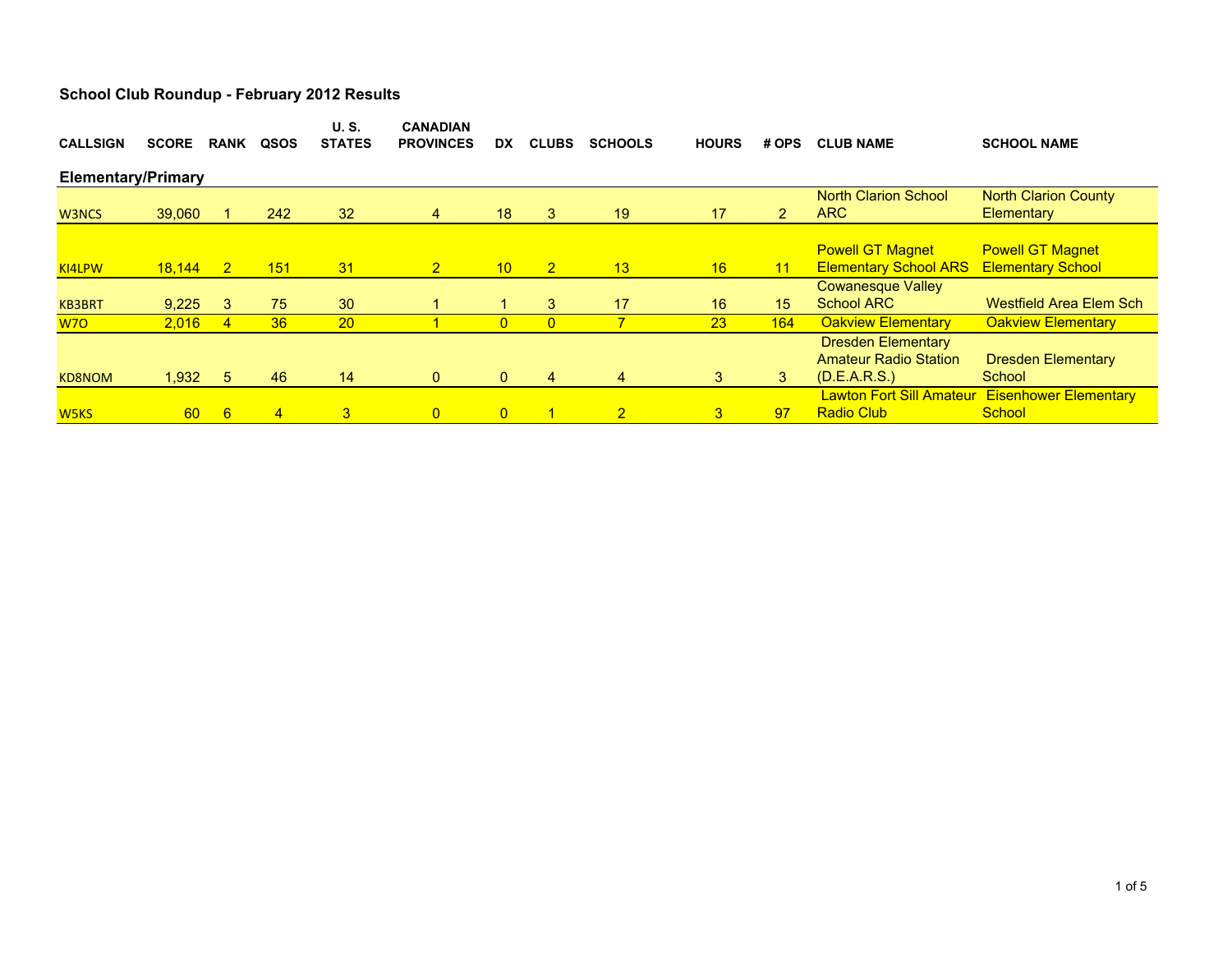| <b>CALLSIGN</b>                 | <b>SCORE</b> | RANK           | QSOS | <b>U.S.</b><br><b>STATES</b> | <b>CANADIAN</b><br><b>PROVINCES</b> | DX.            | <b>CLUBS</b>         | <b>SCHOOLS</b> | <b>HOURS</b>   | # OPS           | <b>CLUB NAME</b>                                          | <b>SCHOOL NAME</b>                            |  |
|---------------------------------|--------------|----------------|------|------------------------------|-------------------------------------|----------------|----------------------|----------------|----------------|-----------------|-----------------------------------------------------------|-----------------------------------------------|--|
| Middle/Intermediate/Junior High |              |                |      |                              |                                     |                |                      |                |                |                 |                                                           |                                               |  |
| <b>KF5CRF</b>                   | 195,132      |                | 707  | 48                           | 6                                   | 15             | 11                   | 37             | 24             | 46              | <b>Viking Radio Club</b>                                  | <b>Eisenhower Middle School</b>               |  |
|                                 |              |                |      |                              |                                     |                |                      |                |                |                 | <b>William Byrd Middle</b><br><b>School Amateur Radio</b> |                                               |  |
| K4WBM                           | 99,440       | $\overline{2}$ | 400  | 44                           | 3                                   | 21             | 11                   | 26             | 24             | 90              | Club                                                      | <b>William Byrd Middle School</b>             |  |
| AK8CC                           | 74,646       | 3              | 377  | 45                           | $\overline{7}$                      | 16             | 5 <sup>5</sup>       | 24             | 22             | 17              | <b>Crenshaw Amatuer</b><br><b>Radio Club</b>              | <b>Crenshaw Middle School</b>                 |  |
| <b>W9GRS</b>                    | 71,484       | $\overline{4}$ | 202  | 43                           | 1.                                  | 30             | 5 <sup>5</sup>       | 35             | 14             | 16              | <b>Glenn Raymond School</b><br><b>Science Club</b>        | <b>Glenn Raymond School</b>                   |  |
| <b>K5LMS</b>                    | 57,024       | 5              | 230  | 41                           | 1                                   | $\overline{7}$ | $6^{\circ}$          | 31             | 24             | 37              | <b>Lampasas Middle</b><br><b>School Youth ARC</b>         | <b>Lampasas Middle School</b>                 |  |
| <b>K7BZN</b>                    | 54.149       | 6              | 313  | 46                           | $6^{\circ}$                         | 10             | 8                    | 19             | 24             | 19              | <b>CJMS ARC</b>                                           | <b>CHIEF JOSEPH MIDDLE</b><br><b>SCHOOL</b>   |  |
| <b>K4DMS</b>                    | 23,309       | $\overline{7}$ | 163  | 36                           | $\overline{2}$                      | 3              | $\blacktriangleleft$ | 20             | 12             | 9               | <b>K4DMS</b>                                              | <b>DuBose Middle School</b>                   |  |
|                                 |              |                |      |                              |                                     |                |                      |                |                |                 | <b>Olde Towne Middle</b><br><b>School Radio and</b>       |                                               |  |
| <b>KC5NXD</b>                   | 20,160       | 8              | 139  | 32                           | 3                                   | $\overline{2}$ | $6^{\circ}$          | 19             | 8              | 3               | <b>Technology Club</b>                                    | <b>Olde Towne Middle School</b>               |  |
| W4LMS                           | 8,176        | 9              | 73   | 30                           | $\overline{1}$                      | $\overline{2}$ | $\overline{2}$       | 15             | 14             | 6               |                                                           | <b>LaFayette Middle School</b>                |  |
| N4SMS                           | 6,090        | 10             | 55   | 19                           | 1.                                  | $\overline{2}$ | $\mathbf{0}$         | 13             | $\overline{5}$ | 10 <sup>°</sup> | <b>Schofield Middle School</b><br><b>Radio Club</b>       | <b>Schofield Middle School</b>                |  |
| <b>KC2ILA</b>                   | 3,762        | 11             | 38   | 18                           | 0                                   | 8              | 4                    | 13             | 5              | 26              | <b>Central Square Middle</b><br><b>School ARC</b>         | <b>Central Square Middle</b><br><b>School</b> |  |
| KJ4IPA                          | 2,914        | 12             | 47   | 26                           | $\blacktriangleleft$                | $\overline{0}$ | $\Omega$             | $\overline{7}$ | $\overline{4}$ | 5               | <b>Little Mill Radio Club</b>                             | <b>Little Mill Middle School</b>              |  |
| <b>KC2KJN</b>                   | 990          | 13             | 18   | 13                           | $\mathbf{0}$                        | $\overline{2}$ | $\mathbf{0}$         | 8              | 3              | 5               | <b>Gowanda Central School</b><br><b>District ARC</b>      | <b>Gowanda Middle School</b>                  |  |
| W1SYE                           | 825          | 14             | 25   | 14                           | $\overline{0}$                      | $\overline{2}$ | 1                    | 3              | 3              | 12              | <b>Cluny Radio Club</b>                                   | <b>Cluny School</b>                           |  |
| <b>WA8CMS</b>                   | 700          | 15             | 20   | 15                           | $\overline{0}$                      | $\mathbf{0}$   | $\overline{0}$       | 4              | 6 <sup>°</sup> | 15              |                                                           | <b>Copley Middle School</b>                   |  |
| <b>NOGFK</b>                    | 306          | 16             | 17   | 13                           | $\mathbf{0}$                        | $\mathbf{0}$   | $\overline{0}$       | 1              | 1              | $\overline{2}$  | <b>South Middle School</b><br><b>Ham Club</b>             | <b>South Middle School</b>                    |  |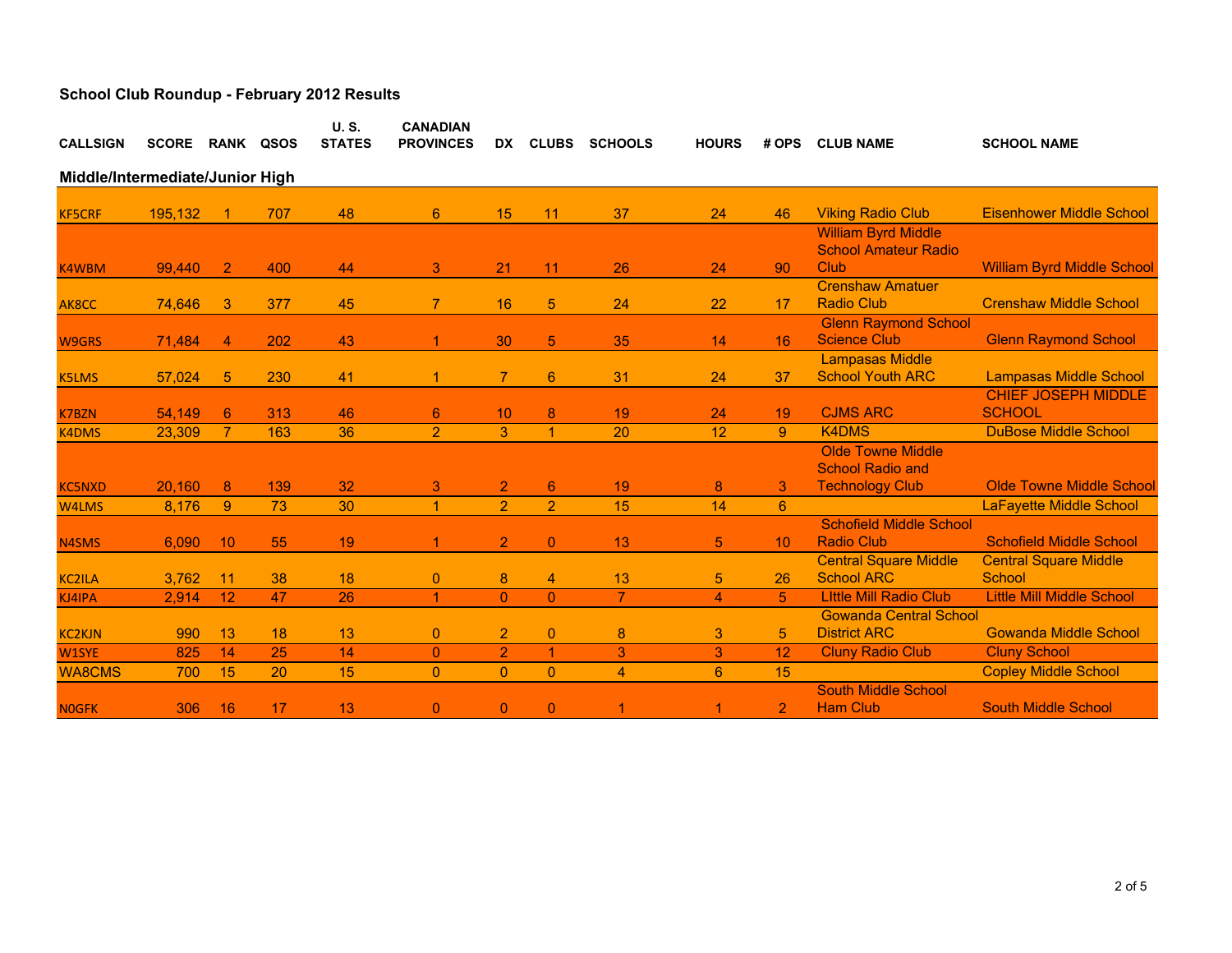| <b>CALLSIGN</b>    | <b>SCORE</b> |                | <b>RANK QSOS</b> | <b>U.S.</b><br><b>STATES</b> | <b>CANADIAN</b><br><b>PROVINCES</b> | DX.              | <b>CLUBS</b>    | <b>SCHOOLS</b>  | <b>HOURS</b>    | # OPS          | <b>CLUB NAME</b>                                                                               | <b>SCHOOL NAME</b>                                              |
|--------------------|--------------|----------------|------------------|------------------------------|-------------------------------------|------------------|-----------------|-----------------|-----------------|----------------|------------------------------------------------------------------------------------------------|-----------------------------------------------------------------|
| <b>Senior High</b> |              |                |                  |                              |                                     |                  |                 |                 |                 |                |                                                                                                |                                                                 |
|                    |              |                |                  |                              |                                     |                  |                 |                 |                 |                | <b>Burr and Burton Amateur</b>                                                                 |                                                                 |
| K1BBS              | 156,512      |                | 584              | 43                           | 6                                   | 28               | 3               | 37              | 19              | 62             | <b>Radio Club</b>                                                                              | <b>Burr and Burton Academy</b>                                  |
| WB4HS              | 131,544      | $\overline{2}$ | 513              | 46                           | 8                                   | 20               | 19              | 24              | 24              | 21             | <b>William Byrd HS ARC</b>                                                                     | <b>William Byrd High School</b>                                 |
| <b>KK4ELL</b>      | 112,632      | 3              | 456              | 45                           | 5                                   | $\overline{7}$   | 10              | 34              | 16              | 8              | <b>ST. CLAIR COUNTY</b><br><b>HIGH SCHOOL</b><br>AMATEUR RADIO CLUB HIGH SCHOOL                | <b>ST. CLAIR COUNTY</b>                                         |
|                    |              |                | 302              | 44                           | 3                                   | $\overline{5}$   | $\overline{7}$  | 36              | 24              | 8              | <b>LBJ High School Radio</b><br>Club                                                           | <b>Liberal Arts &amp; Science</b><br><b>Academy High School</b> |
| <b>K5LBJ</b>       | 76,014       | 4              |                  |                              |                                     |                  |                 |                 |                 |                | <b>Bloomington High</b>                                                                        |                                                                 |
| K9SOU              | 65,043       | 5              | 279              | 39                           | $\overline{7}$                      | 4                | $\overline{7}$  | 31              | 19              | 13             | <b>School South ARC</b>                                                                        | <b>Bloomington High School</b><br>South                         |
|                    |              |                |                  |                              |                                     |                  |                 |                 |                 |                | <b>Hidden Valley High</b>                                                                      |                                                                 |
| N4HVH              | 61,823       | $6^{\circ}$    | 267              | 39                           | 5                                   | 12               | 15 <sub>1</sub> | 25              | 18              | 10             | <b>School ARC</b>                                                                              | <b>Hidden Valley High School</b>                                |
| NQ9P               | 36,157       | $\overline{7}$ | 209              | 39                           | 5                                   | $\boldsymbol{9}$ | 5               | $\overline{22}$ | 22              | $\overline{4}$ | Pana Schools ARC                                                                               | Pana High School                                                |
|                    |              |                |                  |                              |                                     |                  |                 |                 |                 |                | <b>W4FOS High School</b>                                                                       | <b>Chesapeake Center for</b>                                    |
| W4FOS              | 12,075       | 8              | 127              | 29                           | 3                                   | 4                | $\overline{2}$  | $\overline{7}$  | 15              | 19             | <b>Amateur Radio Club</b>                                                                      | <b>Science and Technology</b>                                   |
| ND8GA              | 5,712        | 9              | 61               | 27                           | 1.                                  | 3                | $\mathbf{1}$    | $\overline{7}$  | $\overline{7}$  | 3              | <b>Gilmour Academy ARC</b>                                                                     | <b>Gilmour Academy</b>                                          |
|                    |              |                |                  |                              |                                     |                  |                 |                 |                 |                | <b>Basehor-Linwood High</b>                                                                    | <b>Basehor-Linwood High</b>                                     |
| <b>KDOMVT</b>      | 3,572        | 10             | 38               | 23                           | $\overline{2}$                      | 1                | 4               | 12              | 10 <sup>°</sup> | 20             | <b>School ARC</b>                                                                              | School                                                          |
|                    |              |                |                  |                              |                                     |                  |                 |                 |                 |                | <b>Pioneer Amatuer Radio</b>                                                                   |                                                                 |
| <b>KC2AIF</b>      | 2,320        | 11             | 40               | 20                           | 0                                   | 1                | 1               | $\overline{7}$  | 11              | 5              | Club                                                                                           | Pioneer High school                                             |
| <b>KORHS</b>       | 1,349        | 12             | 16               | 14                           | $\overline{0}$                      | $\overline{0}$   |                 | 11              | 3               | 5              | <b>Bishop Ryan HS RC</b>                                                                       | <b>Bishop Ryan HS</b>                                           |
| <b>KCOENB</b>      | 928          | 13             | 16               | 11                           |                                     | $\Omega$         | 3               | 8               | $\overline{2}$  | $\mathbf 1$    | Russel High School<br><b>Radio Club</b>                                                        | <b>Russel High School</b>                                       |
| W <sub>2</sub> CXN | 308          | 14             | 8                | 5                            | $\overline{0}$                      | 3                | $\overline{0}$  | 4               | 4               | 23             | <b>Brooklyn Technical HS</b><br><b>Amateur Radio and</b><br><b>Wireless Technology</b><br>Club | <b>Brooklyn Technical High</b><br><b>School</b>                 |
|                    |              |                |                  |                              |                                     |                  |                 |                 |                 |                |                                                                                                |                                                                 |
| W5LHS              | 216          | 15             | 6                | 6                            | 0                                   | $\mathbf{0}$     | $\mathbf{0}$    | 6               | 3               | 6              | Lawton HS Science Club Lawton High School                                                      |                                                                 |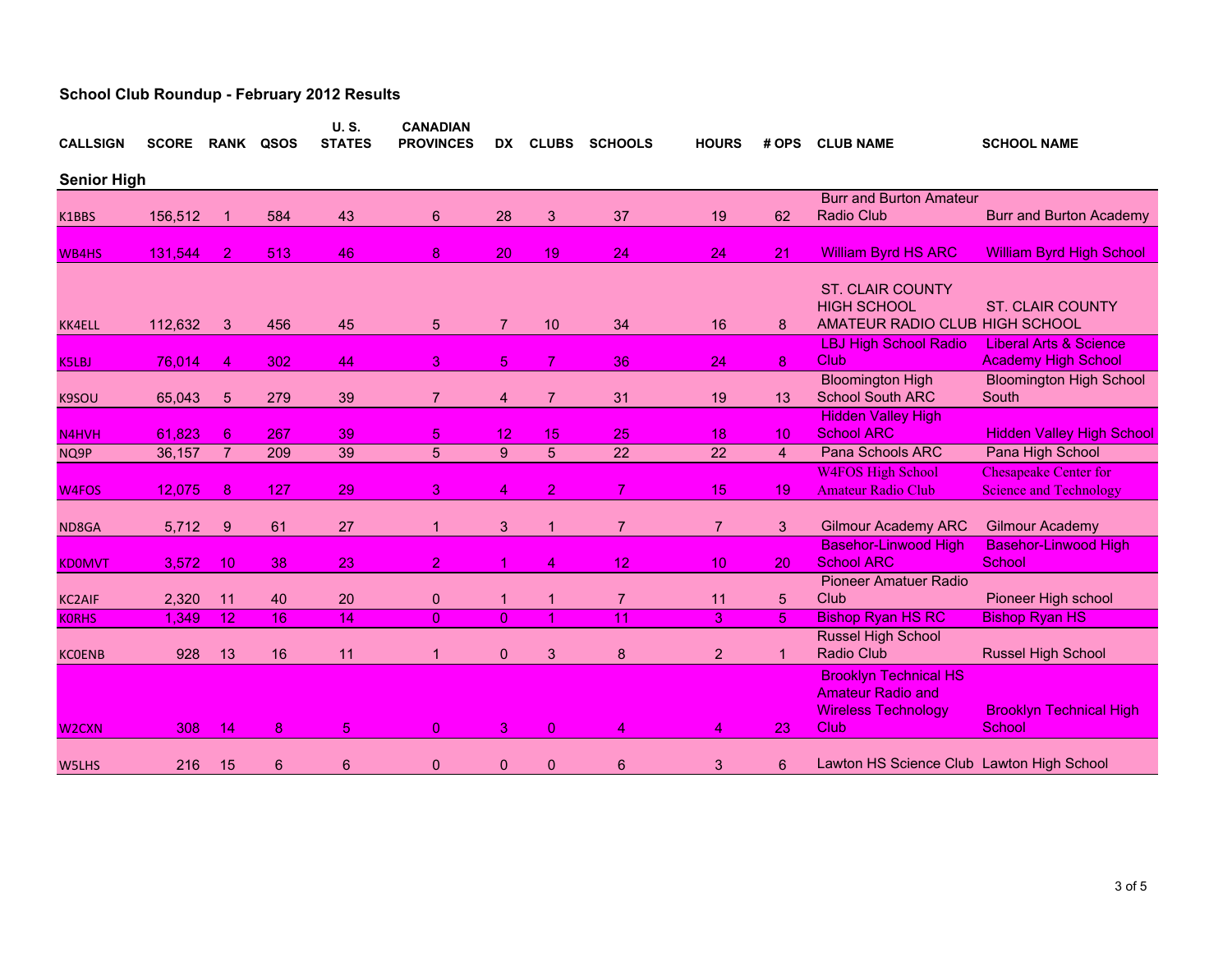| <b>CALLSIGN</b>              | <b>SCORE</b> | <b>RANK</b>      | QSOS | <b>U.S.</b><br><b>STATES</b> | <b>CANADIAN</b><br><b>PROVINCES</b> | DX.                     | <b>CLUBS</b>   | <b>SCHOOLS</b> | <b>HOURS</b> | # OPS          | <b>CLUB NAME</b>                                  | <b>SCHOOL NAME</b>                |
|------------------------------|--------------|------------------|------|------------------------------|-------------------------------------|-------------------------|----------------|----------------|--------------|----------------|---------------------------------------------------|-----------------------------------|
| <b>College/University</b>    |              |                  |      |                              |                                     |                         |                |                |              |                |                                                   |                                   |
| <b>Amateur Radio Society</b> |              |                  |      |                              |                                     |                         |                |                |              |                |                                                   |                                   |
| <b>W7ASU</b>                 | 285,120      |                  | 835  | 47                           | 8                                   | 14                      | 13             | 47             | 24           | 3              | at Arizona State<br><b>University</b>             | <b>Arizona State University</b>   |
|                              |              |                  |      |                              |                                     |                         |                |                |              |                |                                                   |                                   |
| WD5AGO                       | 102,564      | $\overline{2}$   | 393  | 47                           | 5                                   | 22                      | $\overline{5}$ | 35             | 23           | $\overline{7}$ | <b>TCC ARC</b>                                    | <b>Tulsa Community College</b>    |
|                              |              |                  |      |                              |                                     |                         |                |                |              |                | <b>Washington State</b>                           |                                   |
|                              |              |                  |      |                              |                                     |                         |                |                |              |                | <b>University ARC (W7YH)</b><br>Rho Epsilon Alpha | <b>Washington State</b>           |
| W7YH                         | 78,442       | 3                | 339  | 48                           | $\overline{2}$                      | 4                       | 9              | 22             | 20           | 5              | Chapter                                           | <b>University</b>                 |
|                              |              |                  |      |                              |                                     |                         |                |                |              |                | Cal Poly Amateur Radio                            | California Polytechnic            |
| W6BHZ                        | 55,468       | $\overline{4}$   | 271  | 46                           | 8                                   | $\overline{5}$          | $\mathbf{1}$   | 27             | 16           | 11             | Club                                              | <b>State University</b>           |
| <b>K5LSU</b>                 | 27,636       | 5                | 133  | 35                           | $\overline{2}$                      | $\overline{5}$          | $\overline{2}$ | 19             | 12           | 1              | <b>Amateur Radio Society at</b><br>L. S. U.       | <b>Louisiana State University</b> |
|                              |              |                  |      |                              |                                     |                         |                |                |              |                | <b>Pitt Community College</b>                     |                                   |
| K4PCC                        | 23,856       | $\boldsymbol{6}$ | 133  | 29                           | 1                                   | $\bf8$                  | $\overline{2}$ | 14             | 18           | 5              | <b>ARC</b>                                        | <b>Pitt Community College</b>     |
|                              |              |                  |      |                              |                                     |                         |                |                |              |                | <b>UMBC Amateur Radio</b>                         | <b>University of Maryland</b>     |
| <b>KB3CVD</b>                | 18,444       | 7                | 106  | 28                           | $\overline{2}$                      | 13                      | 4              | 11             | 19           | 10             | Club                                              | <b>Baltimore County</b>           |
|                              | 15,912       |                  | 117  | 25                           | 3                                   |                         | $\overline{2}$ | 20             | 10           |                | <b>University of Tennessee</b><br><b>ARC</b>      | <b>University of Tennessee</b>    |
| AA4UT                        |              | 8                |      |                              |                                     | $\overline{\mathbf{4}}$ |                |                |              | 3              |                                                   |                                   |
| WD4EOG                       | 5,400        | 9                | 57   | 19                           | $\overline{2}$                      | 11                      | $\overline{0}$ | 8              | 8            | 3              | <b>Clemson University ARC Clemson University</b>  |                                   |
|                              |              |                  |      |                              |                                     |                         |                |                |              |                | ARC of University of                              |                                   |
| W5YM                         | 4,074        | 10               | 42   | 22                           | $\overline{1}$                      | $\overline{0}$          | $\overline{2}$ | 14             | $\,6\,$      | $\overline{2}$ | Arkansas                                          | University of Arkansas            |
| <b>KOLWT</b>                 | 2,304        | 11               | 36   | 18                           | 1                                   | $\Omega$                | 5              | $\overline{7}$ | 3            |                |                                                   | <b>University of North Dakota</b> |
|                              |              |                  |      |                              |                                     |                         |                |                |              |                |                                                   |                                   |
| <b>College/University DX</b> |              |                  |      |                              |                                     |                         |                |                |              |                |                                                   |                                   |
| ON4HTI                       | 15,840       | $\overline{1}$   | 188  | $\overline{11}$              | $\overline{1}$                      | $\overline{37}$         | 3              | $\overline{1}$ | 19           | $\overline{7}$ | <b>STARCom</b>                                    | <b>KHBO</b>                       |
| Club                         |              |                  |      |                              |                                     |                         |                |                |              |                |                                                   |                                   |
|                              |              |                  |      |                              |                                     |                         |                |                |              |                | <b>FBI Amateur Radio</b>                          |                                   |
| K3FBI                        | 92.133       |                  | 353  | 45                           | 5                                   | 33                      | 4              | 34             | 24           |                | Assoc.                                            |                                   |
|                              |              |                  |      |                              |                                     |                         |                |                |              |                | <b>USAISC FORT SILL</b><br>ASNB SIL, K5USA        |                                   |
| K5USA                        | 25,270       | $\overline{2}$   | 190  | 40                           | 4                                   | 3                       | 3              | 16             | 12           | 46             |                                                   |                                   |
| KO5OK                        | 8,036        | 3                | 98   | 35                           | 3                                   | 3                       | 3              | 7              | 6            | 33             | <b>Oklahoma VHF Society</b>                       |                                   |
|                              |              |                  |      |                              |                                     |                         |                |                |              |                |                                                   |                                   |